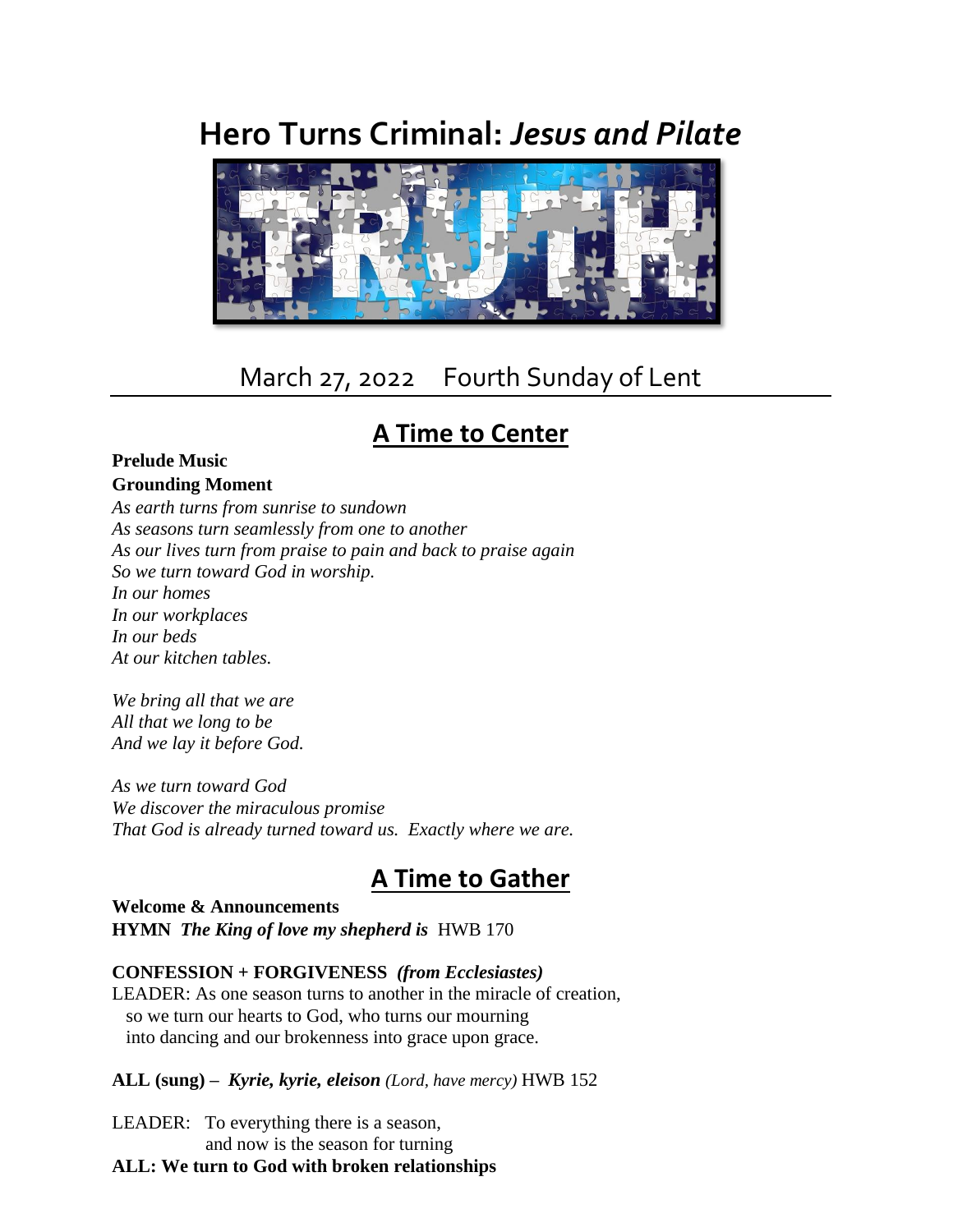LEADER: Now is a time for healing **ALL: We turn to God with regrets we have held too long** LEADER: Now is a time for releasing **ALL: We turn to God with despair for what the world has become** LEADER: Now is a time for hoping **ALL: We turn to God with sighs too deep for words.**

**ALL (sung)** *– Kyrie, kyrie, eleison (Lord, have mercy)* HWB 152

LEADER: God declares to all people, now is the time for grace Your sins are forgiven, your brokenness made whole. Receive through Jesus Christ grace upon grace.

**PRAYER OF THE DAY:** *God of truth, your words were twisted and manipulated by Pilate, turning murky the truth that you are the Son of God, full of grace and truth. When truth in our world seems hard to find, point us back to you, the way, the truth, and the life. Amen.*

### **A Time to Reflect**

**Lighting the Peace Lamp & Praying for God's Peace**

**Children's Time**

**Scripture Readings** *Psalm 145:10-13; John 18:28-40*

**Sermon**

### **A Time to Pray**

*Turning to God in prayer, we pour out our hearts, confident in God's promise to hear and receive.*

**Music for Meditation**

**Prayers of the People (with Lord's Prayer)**

*Response:* LEADER: Lord, hear our prayer. **ALL: We turn to you, O God.**

### **A Time to Give**

*Celebrating ways faith in Jesus leads to generosity toward others.*

**Generosity Moment Prayer**

### **A Time to Be Sent**

**SENDING HYMN** *Beyond a dying sun*HWB 323

#### **Benediction**

*May God's face turn toward you And shine on you. May God's unrelenting love Give you strength on the hard days*